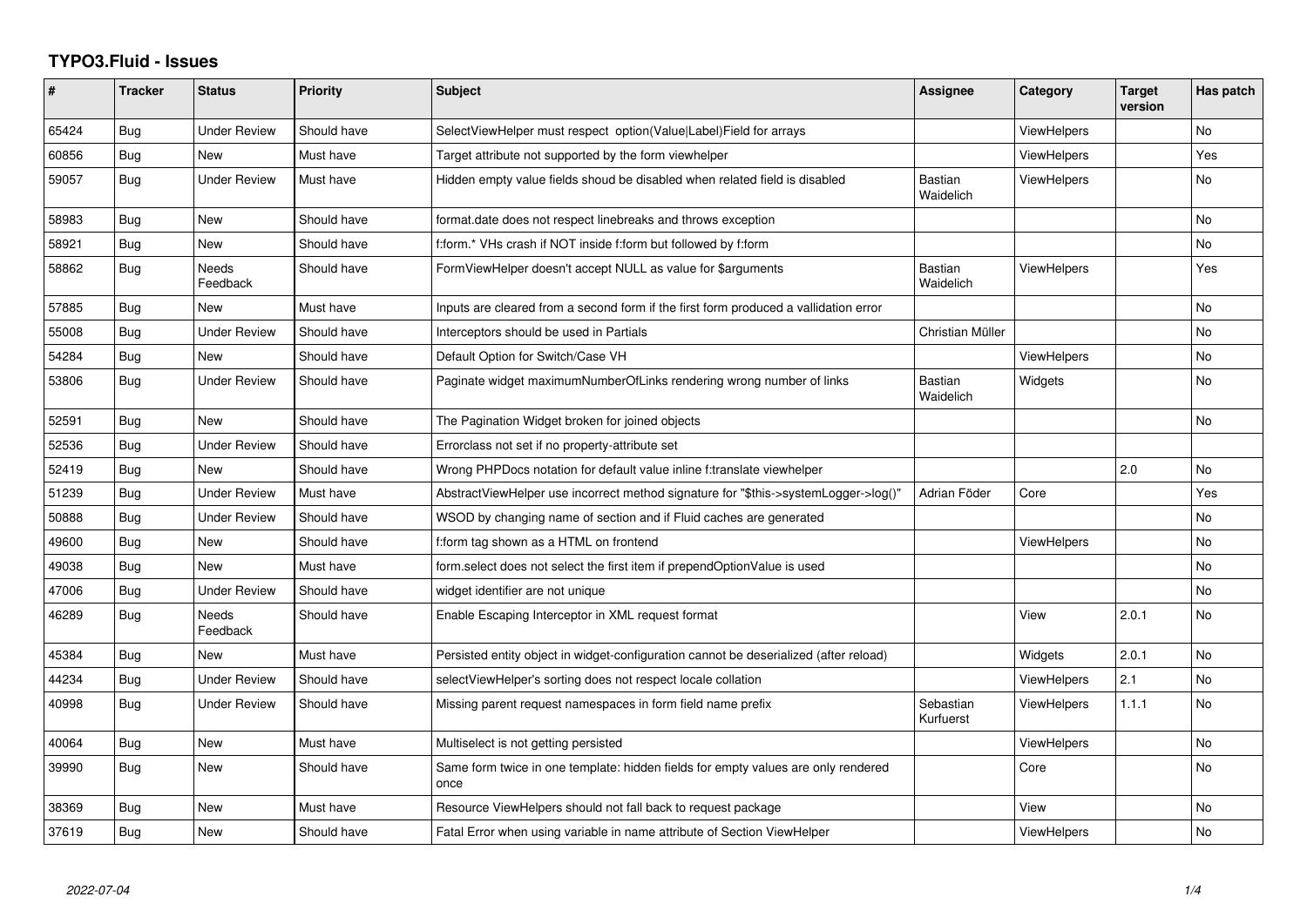| ∦     | <b>Tracker</b> | <b>Status</b>            | <b>Priority</b> | Subject                                                                                                     | <b>Assignee</b>             | Category    | <b>Target</b><br>version | Has patch |
|-------|----------------|--------------------------|-----------------|-------------------------------------------------------------------------------------------------------------|-----------------------------|-------------|--------------------------|-----------|
| 36662 | Bug            | <b>Needs</b><br>Feedback | Should have     | Checked state isn't always correct when property is collection                                              | Kevin Ulrich<br>Moschallski | ViewHelpers | 1.1.1                    | No        |
| 36655 | Bug            | New                      | Should have     | Pagination Links                                                                                            |                             | Widgets     |                          | No        |
| 34682 | Bug            | <b>Under Review</b>      | Should have     | Radio Button missing checked on validation error                                                            |                             | ViewHelpers |                          | No        |
| 33628 | Bug            | Needs<br>Feedback        | Must have       | Multicheckboxes (multiselect) for Collections don't work                                                    | Christian Müller            | ViewHelpers |                          | No        |
| 33551 | Bug            | New                      | Must have       | View helper values break out of a partial scope                                                             | Sebastian<br>Kurfuerst      | Core        |                          | No        |
| 30937 | Bug            | <b>New</b>               | Should have     | CropViewHelper stringToTruncate can't be supplied so it can't be easily extended                            |                             | ViewHelpers |                          | Yes       |
| 28554 | Bug            | New                      | Should have     | (v4) implement feature flag to disable caching                                                              |                             |             |                          | No        |
| 28553 | Bug            | New                      | Should have     | improve XHProf test setup                                                                                   |                             |             |                          | No        |
| 28552 | Bug            | New                      | Should have     | (v5) write ViewHelper test for compiled run; adjust functional test to do two passes<br>(uncached & cached) |                             |             |                          | No        |
| 28551 | Bug            | Accepted                 | Should have     | (v4) backport VHTest                                                                                        | Sebastian<br>Kurfuerst      |             |                          | No        |
| 28550 | Bug            | New                      | Should have     | (v4) make widgets cacheable, i.e. not implement childnodeaccess interface                                   |                             |             |                          | No        |
| 28549 | Bug            | <b>New</b>               | Should have     | make widgets cacheable, i.e. not implement childnodeaccess interface                                        |                             |             |                          | No.       |
| 27607 | Bug            | New                      | Must have       | Make Fluid comparisons work when first element is STRING, second is NULL.                                   |                             | Core        |                          | No        |
| 13045 | Bug            | New                      | Should have     | Entity decode of strings are different between if-conditions and output of variable                         |                             |             |                          |           |
| 12863 | Bug            | New                      | Should have     | Attributes of a viewhelper can't contain a '-'                                                              | Sebastian<br>Kurfuerst      | Core        |                          | No        |
| 8648  | Bug            | New                      | Should have     | format.crop ViewHelper should support all features of the crop stdWrap function                             |                             | ViewHelpers |                          | No        |
| 3481  | Bug            | New                      | Should have     | Use ViewHelperVariableContainer in PostParseFacet                                                           |                             | Core        |                          | No        |
| 62346 | Feature        | New                      | Could have      | f:comment should have high precende                                                                         |                             | Core        | 3.x                      | No        |
| 60271 | Feature        | New                      | Should have     | Paginate viewhelper, should also support arrays                                                             |                             |             |                          | No        |
| 60181 | Feature        | New                      | Could have      | Caching mechanism for Fluid Views/Templates                                                                 |                             | View        |                          | No        |
| 60003 | Feature        | New                      | Should have     | Add required-Attribute to f:form.password                                                                   |                             | ViewHelpers |                          | No        |
| 52640 | Feature        | <b>Under Review</b>      | Should have     | Create an UnlessViewHelper as opposite to the IfViewHelper                                                  | <b>Marc Neuhaus</b>         |             |                          | No        |
| 51277 | Feature        | New                      | Should have     | ViewHelper context should be aware of actual file occurrence                                                |                             |             |                          | No        |
| 51100 | Feature        | New                      | Must have       | Links with absolute URI should have the option of URI Scheme                                                |                             | ViewHelpers |                          | No        |
| 49756 | Feature        | <b>Under Review</b>      | Should have     | Select values by array key in checkbox viewhelper                                                           |                             |             |                          | No        |
| 48355 | Feature        | New                      | Could have      | Assign output of viewhelper to template variable for further processing.                                    |                             |             |                          |           |
| 46545 | Feature        | New                      | Should have     | Better support for arrays in options of SelectViewHelper                                                    |                             |             |                          | No        |
| 46257 | Feature        | <b>Under Review</b>      | Should have     | Add escape sequence support for Fluid                                                                       |                             | Core        |                          | No        |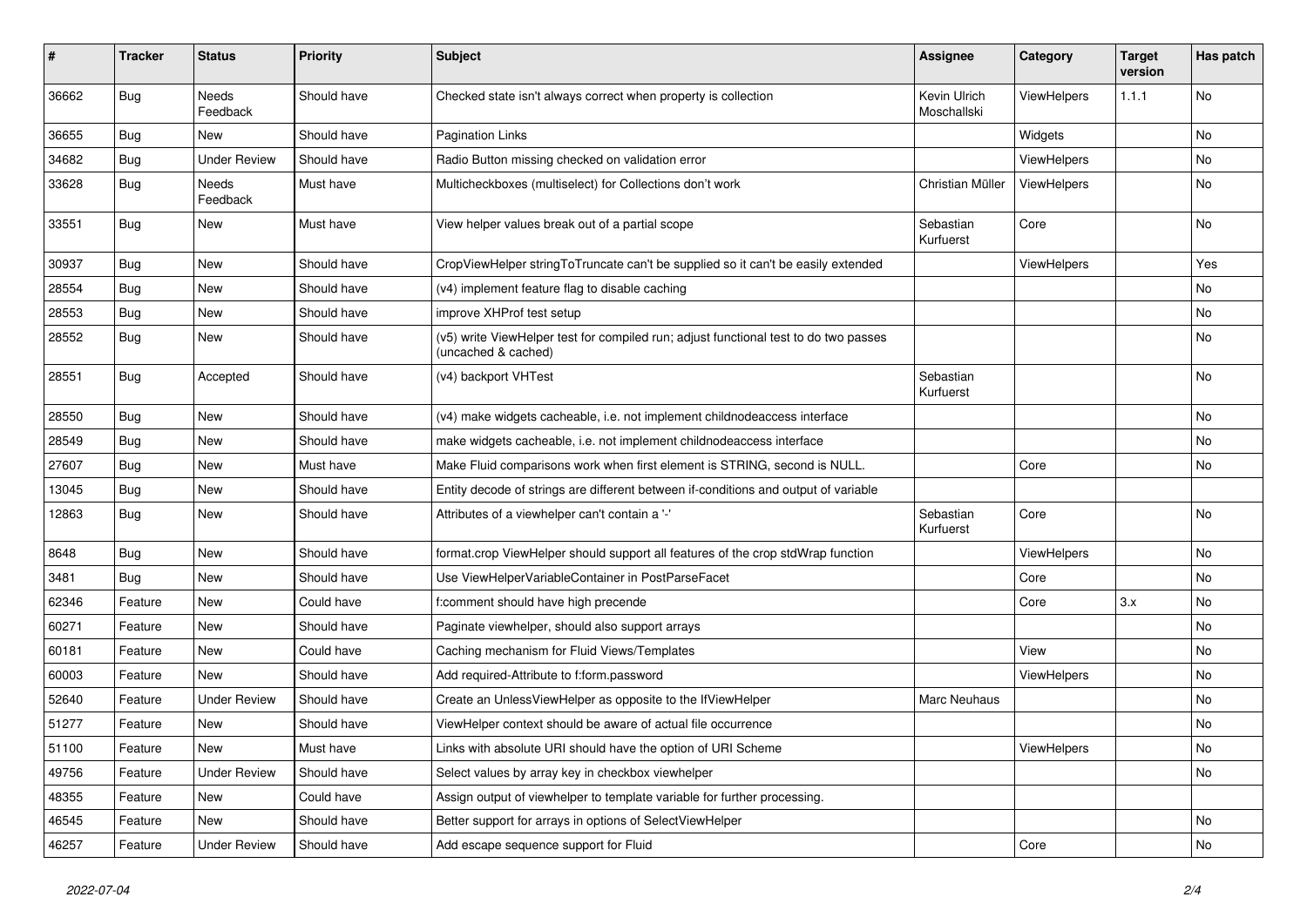| #     | <b>Tracker</b> | <b>Status</b>       | <b>Priority</b> | Subject                                                                                       | <b>Assignee</b>        | Category    | <b>Target</b><br>version | Has patch |
|-------|----------------|---------------------|-----------------|-----------------------------------------------------------------------------------------------|------------------------|-------------|--------------------------|-----------|
| 45345 | Feature        | Needs<br>Feedback   | Should have     | Easy to use comments for fluid that won't show in output                                      |                        |             |                          |           |
| 45153 | Feature        | New                 | Should have     | f:be.menus.actionMenuItem - Detection of the current select option is insufficient            |                        |             |                          | No        |
| 43346 | Feature        | <b>Under Review</b> | Should have     | Allow property mapping configuration via template                                             | Karsten<br>Dambekalns  | ViewHelpers | 2.1                      | No        |
| 42397 | Feature        | New                 | Should have     | Missing viewhelper for general links                                                          |                        |             |                          | <b>No</b> |
| 40081 | Feature        | New                 | Should have     | Allow assigned variables as keys in arrays                                                    |                        |             |                          | No        |
| 39936 | Feature        | New                 | Should have     | registerTagAttribute should handle default values                                             |                        | ViewHelpers |                          | No        |
| 38130 | Feature        | New                 | Should have     | Checkboxes and multiple select fields should have an assignable default value                 |                        |             |                          | No        |
| 37095 | Feature        | New                 | Should have     | It should be possible to set a different template on a Fluid TemplateView inside an<br>action | Christopher<br>Hlubek  |             |                          | No        |
| 36559 | Feature        | New                 | Could have      | New widget progress bar                                                                       |                        |             |                          | Yes       |
| 36410 | Feature        | New                 | Should have     | Allow templates to send arguments back to layout                                              |                        | ViewHelpers |                          | No        |
| 33394 | Feature        | Needs<br>Feedback   | Should have     | Logical expression parser for BooleanNode                                                     | <b>Tobias Liebig</b>   | Core        |                          | No        |
| 33215 | Feature        | New                 | Should have     | RFC: Dynamic values in ObjectAccess paths                                                     |                        |             |                          | No        |
| 31955 | Feature        | New                 | Should have     | f:uri.widget                                                                                  |                        | Widgets     |                          | No        |
| 30555 | Feature        | New                 | Could have      | Make TagBuilder more extensible                                                               |                        | Core        |                          | No        |
| 10472 | Feature        | New                 | Could have      | Fluid Standalone distribution                                                                 |                        | Core        |                          | No        |
| 9514  | Feature        | <b>New</b>          | Should have     | Support explicit Array Arguments for ViewHelpers                                              |                        |             |                          |           |
| 9005  | Feature        | Accepted            | Could have      | Fluid Template Analyzer (FTA)                                                                 | Sebastian<br>Kurfuerst |             |                          |           |
| 8989  | Feature        | Needs<br>Feedback   | Could have      | Search path for fluid template files                                                          |                        | View        |                          | No        |
| 7608  | Feature        | New                 | Could have      | Configurable shorthand/object accessor delimiters                                             |                        | Core        |                          | Yes       |
| 5933  | Feature        | Accepted            | Should have     | Optional section rendering                                                                    | Sebastian<br>Kurfuerst | ViewHelpers |                          | No        |
| 4704  | Feature        | New                 | Should have     | Improve parsing exception messages                                                            |                        | Core        |                          |           |
| 3725  | Feature        | New                 | Could have      | CSS Engine                                                                                    | Christian Müller       | ViewHelpers |                          | No        |
| 3291  | Feature        | Needs<br>Feedback   | Should have     | Cacheable viewhelpers                                                                         |                        |             |                          | No        |
| 1907  | Feature        | New                 | Could have      | Default values for view helpers based on context                                              |                        | Core        |                          |           |
| 56237 | Task           | New                 | Should have     | in-line (Condition) ViewHelpers should not evaluate on parsing                                |                        |             |                          | No        |
| 54195 | Task           | New                 | Should have     | Rename and move FormViewHelper's errorClass value, currently 'f3-form-error'                  | Adrian Föder           | ViewHelpers |                          | No        |
| 47669 | Task           | New                 | Should have     | FormViewHelper does not define the default request method                                     |                        |             |                          | No        |